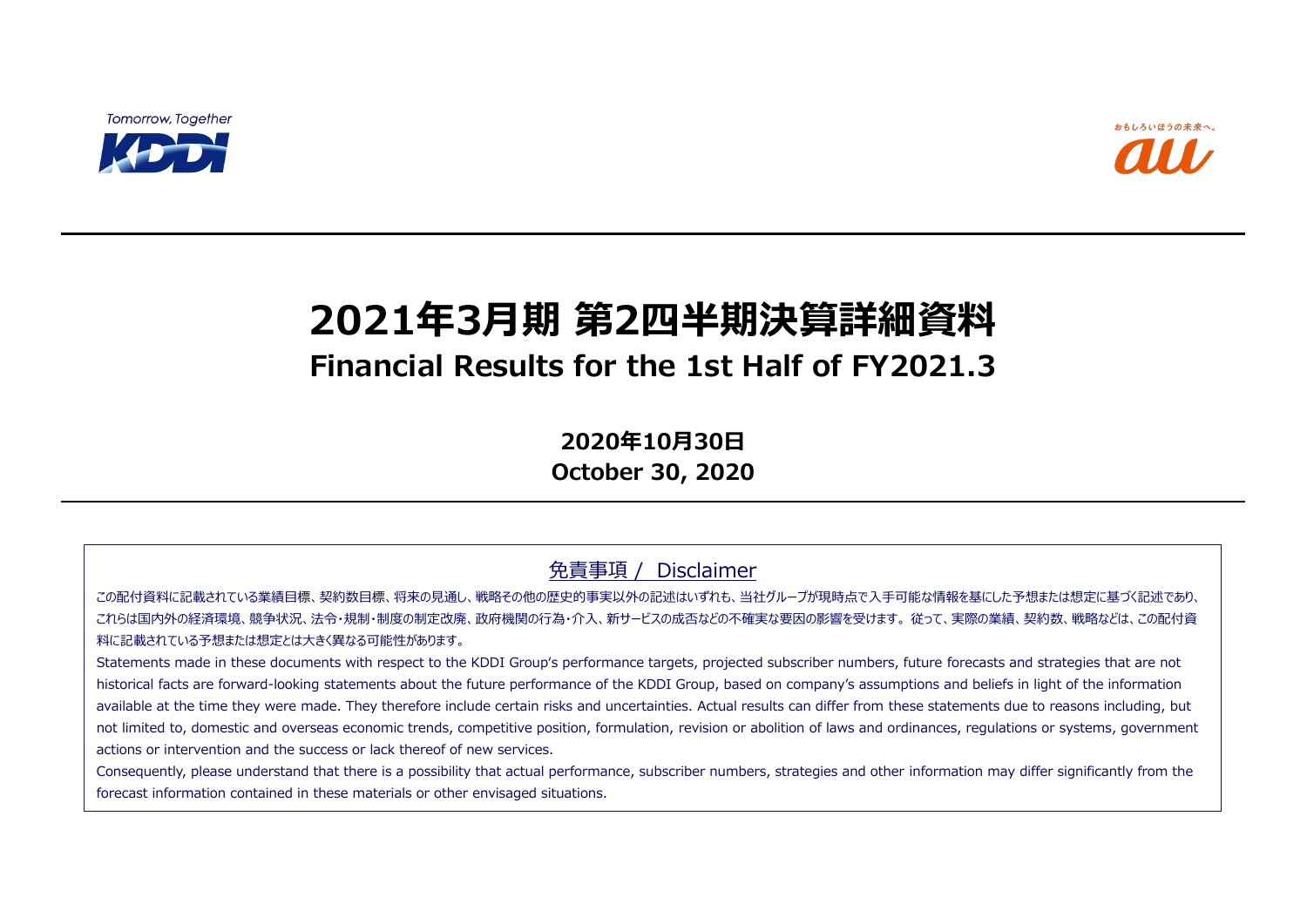## **決算概要(連結ベース) / Financial Results Summary (Consolidated)**

#### **Unit: 百万円 / Millions of Yen**

|    |                    | Unit: 百万円 / Millions of Yen       |                        |
|----|--------------------|-----------------------------------|------------------------|
|    |                    | FY2021.3                          |                        |
| 4Q | 累計<br><b>Total</b> | 通期予想<br><b>Full-year Forecast</b> | 進捗率<br><b>Progress</b> |
|    | 2,537,196          | 5,250,000                         | 48.3%                  |
|    | 588,763            | 1,030,000                         | 57.2%                  |
|    | 23.2%              | 19.6%                             |                        |
|    | 372,899            | 640,000                           | 58.3%                  |
|    | 375,364            | 710,000                           |                        |
|    | 350,990            | 720,000                           | 48.7%                  |
|    | 4,434              | 10,000                            | 44.3%                  |
|    | 294,695            | 610,000                           | 48.3%                  |
|    | 945,667            | 1,760,000                         | 53.7%                  |
|    | 37.3%              | 33.5%                             |                        |

| 連結                                                                             |           |           | FY2020.3  |           |                 |           |           |    | FY2021.3  |                    |                                   |                        |
|--------------------------------------------------------------------------------|-----------|-----------|-----------|-----------|-----------------|-----------|-----------|----|-----------|--------------------|-----------------------------------|------------------------|
| <b>Consolidated Statement</b>                                                  | <b>1Q</b> | 2Q        | 3Q        | <b>4Q</b> | 通期<br>Full-year | 1Q        | 2Q        | 3Q | <b>4Q</b> | 累計<br><b>Total</b> | 通期予想<br><b>Full-year Forecast</b> | 進捗率<br><b>Progress</b> |
| 売上高<br><b>Operating revenue</b>                                                | 1,246,101 | 1,318,356 | 1,338,118 | 1,334,645 | 5,237,221       | 1,242,679 | 1,294,516 |    |           | 2,537,196          | 5,250,000                         | 48.3%                  |
| 営業利益<br><b>Operating income</b>                                                | 255,800   | 297,607   | 290,462   | 181,368   | 1,025,237       | 290,718   | 298,045   |    |           | 588,763            | 1,030,000                         | 57.2%                  |
| 営業利益率<br><b>Operating margin</b>                                               | 20.5%     | 22.6%     | 21.7%     | 13.6%     | 19.6%           | 23.4%     | 23.0%     |    |           | 23.2%              | 19.6%                             | $\sim$                 |
| 親会社の所有者に帰属する当期利益<br>Profit for the period attributable to owners of the parent | 162,553   | 184,992   | 183,331   | 108,891   | 639,767         | 182,324   | 190,575   |    |           | 372,899            | 640,000                           | 58.3%                  |
| フリー・キャッシュ・フロー<br>Free cash flows                                               | $-25,439$ | 282,825   | 173,705   | 281,314   | 712,406         | 52,820    | 322,544   |    |           | 375,364            | 710,000                           |                        |
| 減価償却費及び償却費<br>Depreciation and amortization                                    | 169,760   | 171,238   | 173,426   | 175,048   | 689,473         | 174,702   | 176,288   |    |           | 350,990            | 720,000                           | 48.7%                  |
| 固定資産除却費<br><b>Retirement of fixed assets</b>                                   | 2,098     | 1,907     | 2,481     | 17,046    | 23,532          | 1,751     | 2,682     |    |           | 4,434              | 10,000                            | 44.3%                  |
| 設備投資額(支払)<br>Capex (cash flow basis)                                           | 181,776   | 125,990   | 137,477   | 169,811   | 615,054         | 165,086   | 129,609   |    |           | 294,695            | 610,000                           | 48.3%                  |
| <b>EBITDA</b>                                                                  | 427,659   | 470,756   | 466,416   | 386,031   | 1,750,861       | 468,612   | 477,055   |    |           | 945,667            | 1,760,000                         | 53.7%                  |
| EBITDAマージン<br><b>EBITDA</b> margin                                             | 34.3%     | 35.7%     | 34.9%     | 28.9%     | 33.4%           | 37.7%     | 36.9%     |    |           | 37.3%              | 33.5%                             | $\sim$                 |

| 連結                                                                                      |                    |                    | <b>FY2020.3</b>     |                         |                          |                    | FY2021.3                 |  |
|-----------------------------------------------------------------------------------------|--------------------|--------------------|---------------------|-------------------------|--------------------------|--------------------|--------------------------|--|
| <b>Consolidated Statement</b>                                                           | 19年6月末<br>$Jun-19$ | 19年9月末<br>$Sep-19$ | 19年12月末<br>$Dec-19$ | 20年3月末<br><b>Mar-20</b> | 20年6月末<br>Jun-20         | 20年9月末<br>$Sep-20$ | 20年12月末<br><b>Dec-20</b> |  |
| 資産<br><b>Total assets</b>                                                               | 8,976,729          | 9,267,287          | 9,397,360           | 9,580,149               | 9,649,450                | 9,898,023          |                          |  |
| 資本<br><b>Total equity</b>                                                               | 4,617,510          | 4,772,965          | 4,783,083           | 4,859,108               | 4,894,116                | 5,101,777          |                          |  |
| 親会社所有者帰属持分比率<br>Ratio of equity attributable to owners of the parent<br>to total assets | 46.6%              | 46.6%              | 45.9%               | 45.8%                   | 46.0%                    | 46.8%              |                          |  |
| 1株当たり親会社所有者帰属持分(円)<br>Equity per share attributable to owners of the parent             | ¥1,786             | ¥1,861             | ¥1,876              | ¥1,906                  | ¥1,928                   | ¥2,013             |                          |  |
| 有利子負債残高<br>Interest-bearing debt                                                        | 1,901,563          | 1,849,977          | 1,879,097           | 1,680,367               | 1,845,270                | 1,636,968          |                          |  |
| 現預金控除後<br>Net debt                                                                      | 1,625,741          | 1,484,373          | 1,529,260           | 1,311,164               | 1,468,740                | 1,176,343          |                          |  |
| Debt/EBITDA (倍)<br>Debt/EBITDA ratio                                                    |                    |                    |                     | 0.96                    | $\overline{\phantom{0}}$ |                    |                          |  |
| D/E レシオ (倍)<br>Debt/Equity ratio                                                        | 0.45               | 0.43               | 0.44                | 0.38                    | 0.42                     | 0.35               |                          |  |

|                         | .<br>21年3月末 予想  |
|-------------------------|-----------------|
| 21年3月末<br><b>Mar-21</b> | Mar-21 Forecast |
|                         |                 |
|                         |                 |
|                         |                 |
|                         |                 |
|                         |                 |
|                         |                 |
|                         |                 |
|                         |                 |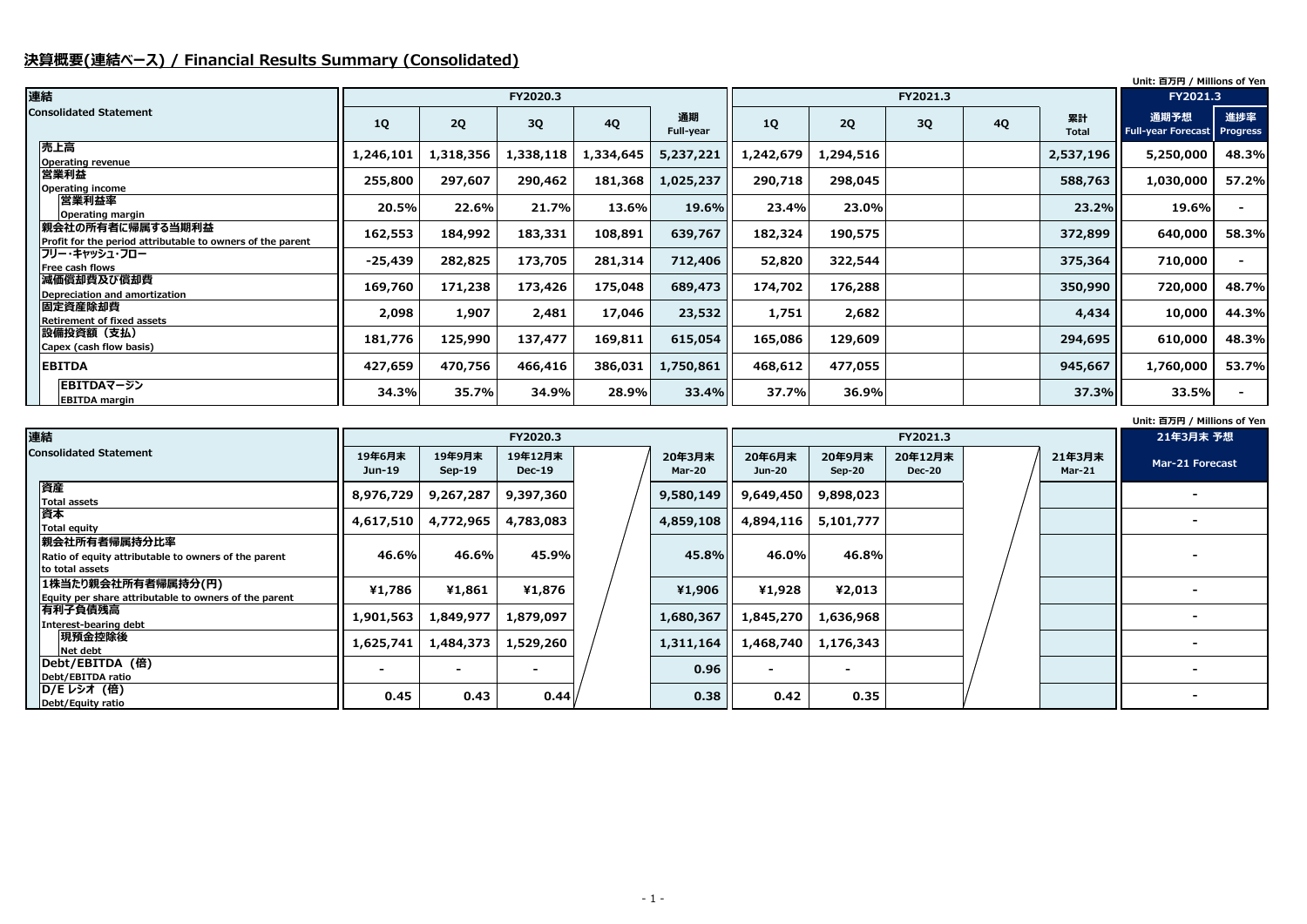#### **決算概要 (パーソナル) / Financial Results Summary (Personal Services)**

|                                                        |           |           |           |           |                 |           |           |          |           |                    | Unit: 百万円 / Millions of Yen       |                        |
|--------------------------------------------------------|-----------|-----------|-----------|-----------|-----------------|-----------|-----------|----------|-----------|--------------------|-----------------------------------|------------------------|
| パーソナルセグメント                                             |           |           | FY2020.3  |           |                 |           |           | FY2021.3 |           |                    | FY2021.3                          |                        |
| <b>Personal Services segment</b>                       | <b>1Q</b> | 2Q        | 3Q        | <b>4Q</b> | 通期<br>Full-year | 1Q        | 2Q        | 3Q       | <b>4Q</b> | 累計<br><b>Total</b> | 通期予想<br><b>Full-year Forecast</b> | 進捗率<br><b>Progress</b> |
| 売上高<br><b>Operating revenue</b>                        | 1,085,325 | 1,144,112 | 1,168,340 | 1,150,131 | 4,547,908       | 1,073,881 | 1,118,964 |          |           | 2,192,845          | 4,550,000                         | 48.2%                  |
| グループ外売上 (外部顧客への売上高)<br>Revenue from external customers | 1,066,664 | 1,123,231 | 1,147,471 | 1,128,641 | 4,466,008       | 1,055,159 | 1,098,337 |          |           | 2,153,496          | 4,480,000                         | 48.1%                  |
| au総合ARPA収入*1<br>au Total ARPA revenues                 | 547,273   | 569,363   | 567,104   | 582,935   | 2,266,674       | 561,457   | 581,190   |          |           | 1,142,647          | 2,280,000                         | 50.1%                  |
| MVNO収入<br><b>MVNO revenues</b>                         | 14,478    | 15,693    | 16,911    | 18,933    | 66,015          | 21,351    | 23,316    |          |           | 44,668             | 90,000                            | 49.6%                  |
| 固定通信料収入<br><b>Fixed-line communications revenues</b>   | 200,571   | 198,284   | 202,286   | 203,318   | 804,459         | 201,651   | 203,023   |          |           | 404,675            |                                   |                        |
| 端末販売収入等<br>Handset revenues etc.                       | 140,917   | 160,668   | 179,213   | 137,724   | 618,522         | 114,968   | 114,875   |          |           | 229,844            |                                   |                        |
| その他<br><b>Others</b>                                   | 163,425   | 179,224   | 181,958   | 185,731   | 710,338         | 155,731   | 175,932   |          |           | 331,664            |                                   |                        |
| セグメント間売上<br>Inter-segment revenue or transfers         | 18,661    | 20,881    | 20,869    | 21,490    | 81,901          | 18,721    | 20,627    |          |           | 39,348             | 70,000                            | 56.2%                  |
| 営業利益<br><b>Operating income</b>                        | 217,821   | 250,397   | 251,482   | 151,906   | 871,606         | 243,170   | 251,904   |          |           | 495,074            | 875,000                           | 56.6%                  |
| 減価償却費及び償却費<br>Depreciation and amortization            | 150,963   | 152,595   | 153,621   | 155,201   | 612,379         | 154,469   | 155,599   |          |           | 310,068            | 635,000                           | 48.8%                  |
| 固定資産除却費<br><b>Retirement of fixed assets</b>           | 1,894     | 1,724     | 2,243     | 15,943    | 21,805          | 1,641     | 2,575     |          |           | 4,216              | 10,000                            | 42.2%                  |
| <b>EBITDA</b>                                          | 370,676   | 404,716   | 407,375   | 335,064   | 1,517,832       | 400,720   | 410,085   |          |           | 810,805            | 1,520,000                         | 53.3%                  |
| EBITDAマージン<br><b>EBITDA</b> margin                     | 34.2%     | 35.4%     | 34.9%     | 29.1%     | 33.4%           | 37.3%     | 36.6%     |          |           | 37.0%              | 33.4%                             |                        |

**\* 2021年3月期より、一部連結会社のセグメントを変更しております。これに伴い、2020年3月期について、組替後の実績に変更しております**

 **From FY2021.3, the segment of some consolidated companies has been changed. In accordance with this transfer, stated figures for FY2020.3 retroactively reflect reclassification of segment.**

**\*1 au通信ARPA収入+付加価値ARPA収入+端末修理・補償収入+auでんき収入 / au ARPA revenues + Value-added ARPA revenues + Handset Repair and Compensation revenues + au Denki revenues**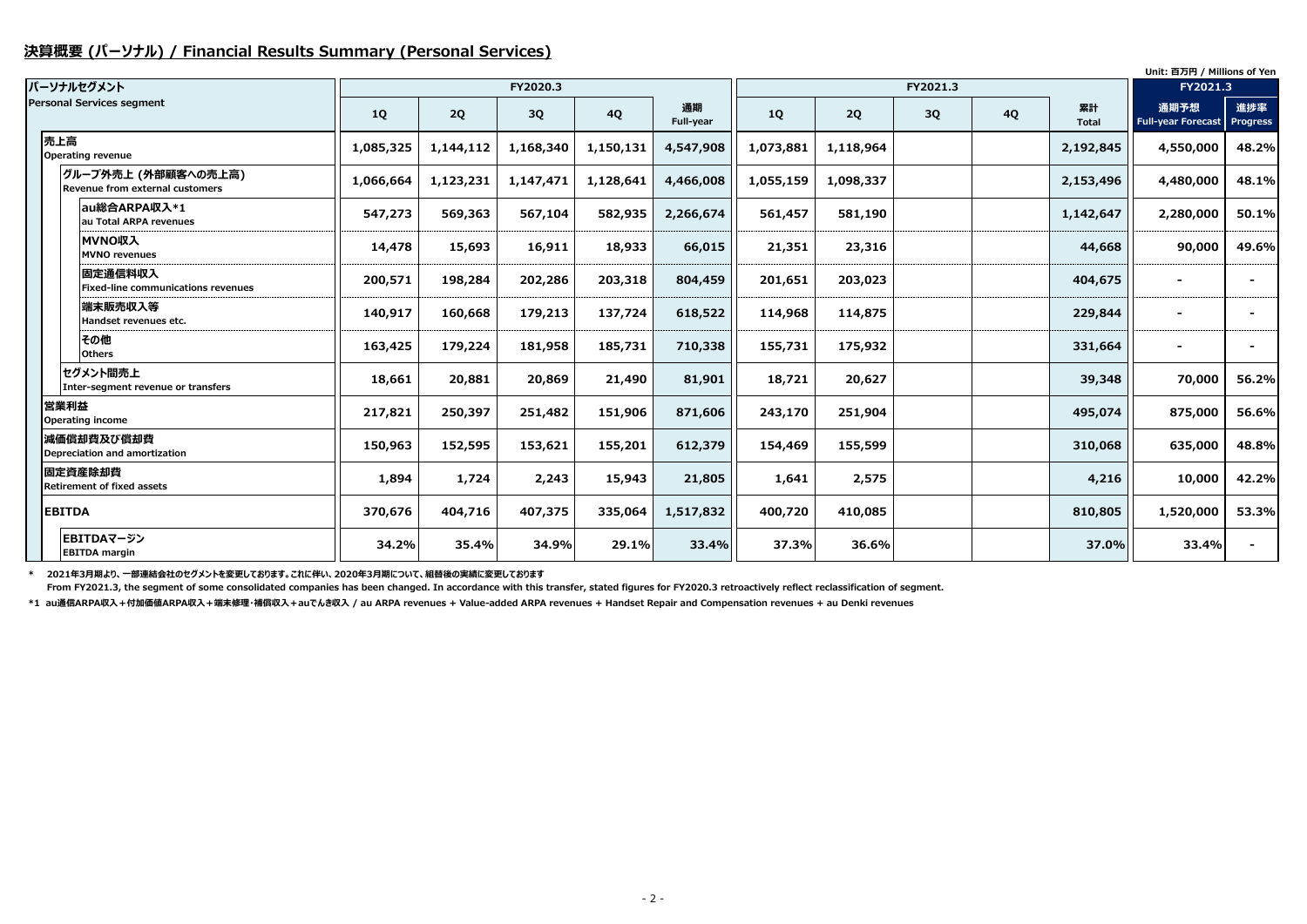### **決算概要 (ビジネス / その他) / Financial Results Summary (Business Services / Others)**

**Unit: 百万円 / Millions of Yen**

**Unit: 百万円 / Millions of Yen**

|                                                                |           |         |          |           |                 |         |         |          |           |                    | Unit: 白万円 / Millions of Yen       |                        |
|----------------------------------------------------------------|-----------|---------|----------|-----------|-----------------|---------|---------|----------|-----------|--------------------|-----------------------------------|------------------------|
| ビジネスセグメント                                                      |           |         | FY2020.3 |           |                 |         |         | FY2021.3 |           |                    | FY2021.3                          |                        |
| <b>Business Services segment</b>                               | <b>1Q</b> | 2Q      | 3Q       | <b>4Q</b> | 通期<br>Full-year | 1Q      | 2Q      | 3Q       | <b>4Q</b> | 累計<br><b>Total</b> | 通期予想<br><b>Full-year Forecast</b> | 進捗率<br><b>Progress</b> |
| 売上高<br><b>Operating revenue</b>                                | 221,133   | 238,140 | 233,677  | 248,626   | 941,576         | 233,948 | 242,279 |          |           | 476,227            | 950,000                           | 50.1%                  |
| グループ外売上 (外部顧客への売上高) <br><b>Revenue from external customers</b> | 174,763   | 189,723 | 184,723  | 197,411   | 746,620         | 182,309 | 190,047 |          |           | 372,356            | 750,000                           | 49.6%                  |
| セグメント間売上<br>Inter-segment revenue or transfers                 | 46,370    | 48,418  | 48,954   | 51,215    | 194,956         | 51,639  | 52,232  |          |           | 103,871            | 200,000                           | 51.9%                  |
| 営業利益<br><b>Operating income</b>                                | 37,099    | 46,015  | 36,267   | 29,632    | 149,012         | 45,716  | 44,337  |          |           | 90,053             | 150,000                           | 60.0%                  |
| 減価償却費及び償却費<br>Depreciation and amortization                    | 19,245    | 19,099  | 20,267   | 20,137    | 78,748          | 20,693  | 21,050  |          |           | 41,743             | 81,000                            | 51.5%                  |
| 固定資産除却費<br><b>Retirement of fixed assets</b>                   | 204       | 182     | 244      | 1,056     | 1,686           | 105     | 108     |          |           | 213                | $\blacksquare$                    |                        |
| <b>EBITDA</b>                                                  | 56,549    | 65,300  | 56,796   | 51,379    | 230,025         | 66,514  | 65,527  |          |           | 132,042            | 231,000                           | 57.2%                  |
| EBITDAマージン<br><b>EBITDA</b> margin                             | 25.6%     | 27.4%   | 24.3%    | 20.7%     | 24.4%           | 28.4%   | 27.0%   |          |           | 27.7%              | 24.3%                             |                        |

**\* 2021年3月期より、一部連結会社のセグメントを変更しております。これに伴い、2020年3月期について、組替後の実績に変更しております**

 **From FY2021.3, the segment of some consolidated companies has been changed. In accordance with this transfer, stated figures for FY2020.3 retroactively reflect reclassification of segment.**

| その他           |                                                        |        |        | FY2020.3 |           |                 |          |             |    | FY2021.3  |                    |                                   |                        |
|---------------|--------------------------------------------------------|--------|--------|----------|-----------|-----------------|----------|-------------|----|-----------|--------------------|-----------------------------------|------------------------|
| <b>Others</b> |                                                        | 1Q     | 2Q     | 3Q       | <b>4Q</b> | 通期<br>Full-year | 1Q       | 2Q          | 3Q | <b>4Q</b> | 累計<br><b>Total</b> | 通期予想<br><b>Full-year Forecast</b> | 進捗率<br><b>Progress</b> |
|               | 売上高<br><b>Operating revenue</b>                        | 17,750 | 17,851 | 20,700   | 24,219    | 80,519          | 16,702   | 18,919      |    |           | 35,621             | $\blacksquare$                    |                        |
|               | グループ外売上 (外部顧客への売上高)<br>Revenue from external customers | 4,674  | 5,402  | 5,925    | 8,593     | 24,593          | 5,211    | 6,132       |    |           | 11,343             | $\blacksquare$                    |                        |
|               | セグメント間売上<br>Inter-segment revenue or transfers         | 13,076 | 12,449 | 14,775   | 15,626    | 55,926          | 11,491   | 12,786      |    |           | 24,277             | $\blacksquare$                    |                        |
|               | 営業利益<br><b>Operating income</b>                        | 623    | 951    | 2,576    | $-367$    | 3,783           | 1,900    | 2,034       |    |           | 3,935              | $\blacksquare$                    |                        |
|               | 減価償却費及び償却費<br>Depreciation and amortization            | 363    | 370    | 388      | 573       | 1,694           | 428      | 546         |    |           | 974                | $\blacksquare$                    |                        |
|               | 固定資産除却費<br><b>Retirement of fixed assets</b>           |        |        | 3        | 77        | 82              | 5        | $\mathbf 0$ |    |           | $5\phantom{1}$     | $\blacksquare$                    |                        |
|               | <b>EBITDA</b>                                          | 986    | 1,322  | 2,967    | 284       | 5,558           | 2,333    | 2,580       |    |           | 4,914              | $\blacksquare$                    |                        |
|               | EBITDAマージン<br><b>EBITDA</b> margin                     | 5.6%   | 7.4%   | 14.3%    | 1.2%      | 6.9%            | $14.0\%$ | 13.6%       |    |           | 13.8%              | $\blacksquare$                    |                        |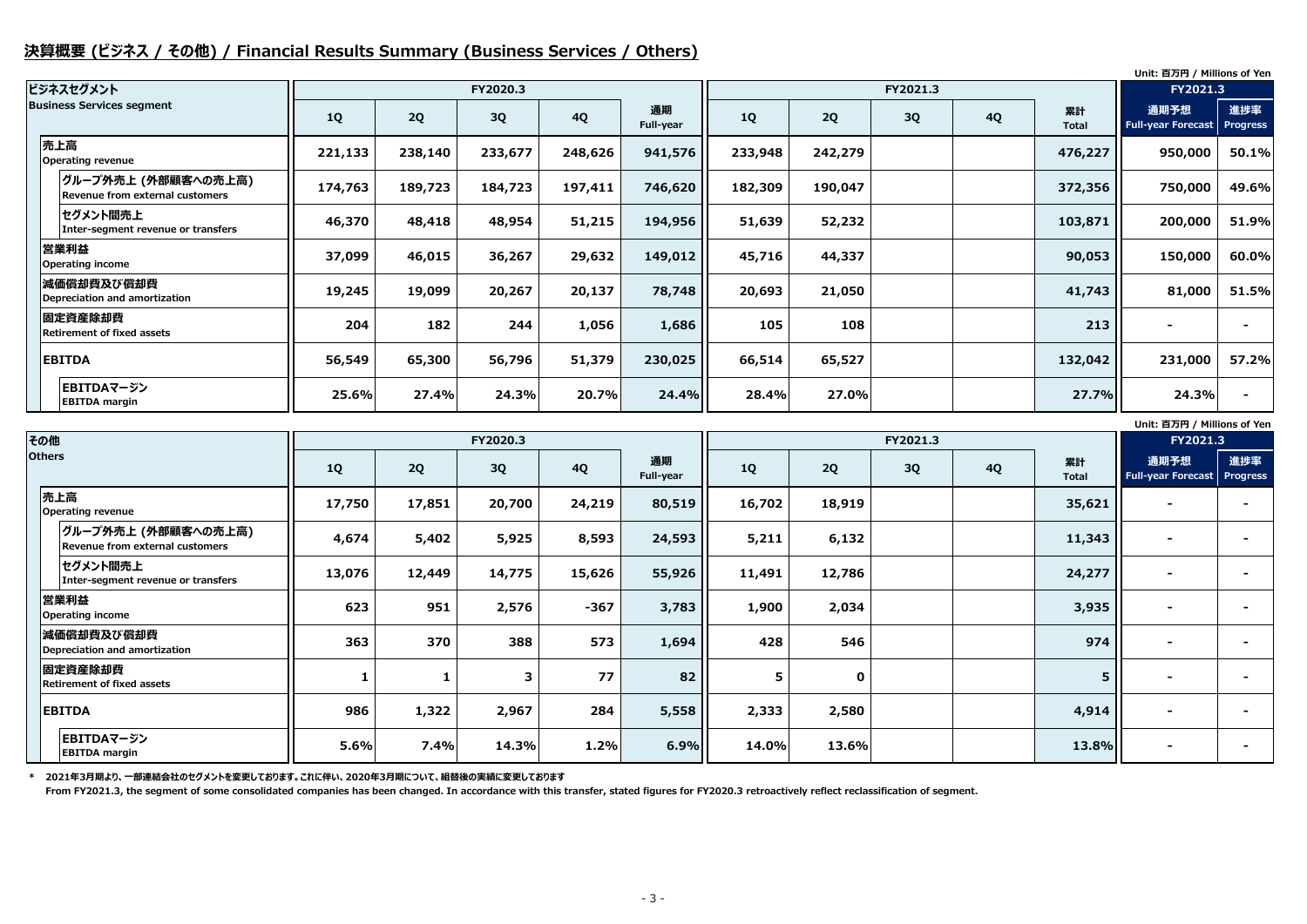#### **主要オペレーションデータ / Major Operational Data**

**連結 / Consolidated basis**

#### **パーソナルセグメント / Personal Services segment**

| 累計契約数                   |                             |                |                  |                    | FY2020.3                 |                  | FY2021.3         |                    |                          |  |                         | 21年3月末 予想                        |
|-------------------------|-----------------------------|----------------|------------------|--------------------|--------------------------|------------------|------------------|--------------------|--------------------------|--|-------------------------|----------------------------------|
| <b>Subscriptions</b>    |                             |                | 19年6月末<br>Jun-19 | 19年9月末<br>$Sep-19$ | 19年12月末<br><b>Dec-19</b> | 20年3月末<br>Mar-20 | 20年6月末<br>Jun-20 | 20年9月末<br>$Sep-20$ | 20年12月末<br><b>Dec-20</b> |  | 21年3月末<br><b>Mar-21</b> | <b>Mar-21</b><br><b>Forecast</b> |
| モバイル                    | au累計契約数<br>au subscriptions | (千契約/Thousand) | 56,368           | 57,279             | 58,093                   | 58,643           | 59,243           | 59,935             |                          |  |                         | 60,000                           |
| Mobile                  | <b>UQ WIMAX</b>             | (千契約/Thousand) | 33,336           | 33,828             | 34,050                   | 34,472           | 34,691           | 35,051             |                          |  |                         |                                  |
| 固定<br><b>Fixed-line</b> | $FTTH*1$                    | (千回線/Thousand) | 4,555            | 4,597              | 4,617                    | 4,637            | 4,685            | 4,759              |                          |  |                         | 4,650                            |

**\*2 2021年3月期より、au WALLET プリペイドカードをau PAY 会員数に、au WALLET クレジットカードをau PAY カード会員数に名称変更をしております。数値定義の変更はございません** 

| 累計契約数                                                                   |                                                                   |                                                |                 |                  |                    | FY2020.3                 |                         | FY2021.3                |                    |                          |  |                         | 21年3月末 予想                        |
|-------------------------------------------------------------------------|-------------------------------------------------------------------|------------------------------------------------|-----------------|------------------|--------------------|--------------------------|-------------------------|-------------------------|--------------------|--------------------------|--|-------------------------|----------------------------------|
| <b>Subscriptions</b>                                                    |                                                                   |                                                |                 | 19年6月末<br>Jun-19 | 19年9月末<br>$Sep-19$ | 19年12月末<br><b>Dec-19</b> | 20年3月末<br><b>Mar-20</b> | 20年6月末<br><b>Jun-20</b> | 20年9月末<br>$Sep-20$ | 20年12月末<br><b>Dec-20</b> |  | 21年3月末<br><b>Mar-21</b> | <b>Mar-21</b><br><b>Forecast</b> |
|                                                                         |                                                                   | auスマートフォン浸透率<br>au smartphone penetration rate | (%)]            | 71.3             | 72.6               | 73.6                     | 75.0                    | 75.8                    | 76.9               |                          |  |                         |                                  |
| モバイル                                                                    | <b>Group IDs</b>                                                  | グループID数                                        | (f/Thousand)    | 27,025           | 27,090             | 27,089                   | 27,165                  | 27,197                  | 27,234             |                          |  |                         | 27,400                           |
| Mobile                                                                  |                                                                   | au契約者数<br>au accounts                          | (千人/Thousand)   | 24,463           | 24,410             | 24,255                   | 24,097                  | 23,970                  | 23,810             |                          |  |                         | 23,700                           |
|                                                                         |                                                                   | MVNO契約数<br><b>MVNO subscriptions</b>           | (千契約/Thousand)  | 2,563            | 2,680              | 2,834                    | 3,068                   | 3,227                   | 3,425              |                          |  |                         | 3,700                            |
|                                                                         | FTTH *1                                                           |                                                | (千回線/Thousand)  | 4,492            | 4,533              | 4,553                    | 4,573                   | 4,655                   | 4,729              |                          |  |                         | 4,600                            |
| 固定                                                                      |                                                                   | RGU対象世帯数<br>Households applicable to RGU       | (千世帯/Thousand)  | 5,513            | 5,524              | 5,536                    | 5,536                   | 5,540                   | 5,555              |                          |  |                         |                                  |
| Fixed-line                                                              |                                                                   | <b>CATV RGU</b>                                | (FRGU/Thousand) | 11,487           | 11,509             | 11,530                   | 11,511                  | 11,482                  | 11,514             |                          |  |                         |                                  |
|                                                                         |                                                                   | バンドル率<br><b>Bundle ratio</b>                   | (サービス/Services) | 2.08             | 2.08               | 2.08                     | 2.08                    | 2.07                    | 2.07               |                          |  |                         |                                  |
|                                                                         | auスマートパス / auスマートパスプレミアム<br>au Smart Pass / au Smart Pass Premium |                                                | (千会員/Thousand)  | 15,420           | 15,460             | 15,420                   | 15,500                  | 15,440                  | 15,530             |                          |  |                         |                                  |
| au PAY 会員数 + au PAY カード会員数 *2<br>au PAY members and au PAY Card members |                                                                   | (千会員/Thousand)                                 | 25,800          | 27,400           | 27,600             | 28,900                   | 29,400                  | 30,300                  |                    |                          |  |                         |                                  |

\*1 auひかり+コミュファ光+auひかりちゅら(OCT)+ひかりJ+BIGLOBE光など / au HIKARI+Commuf@-hikari+au HIKARI Chura(OCT)+HIKARI J+BIGLOBE HIKARI and others

**The name of au WALLET Prepaid Card and au WALLET Credit Card have been changed to au PAY members and au PAY Card members from FY2021.3. The numerical definition has not changed.**

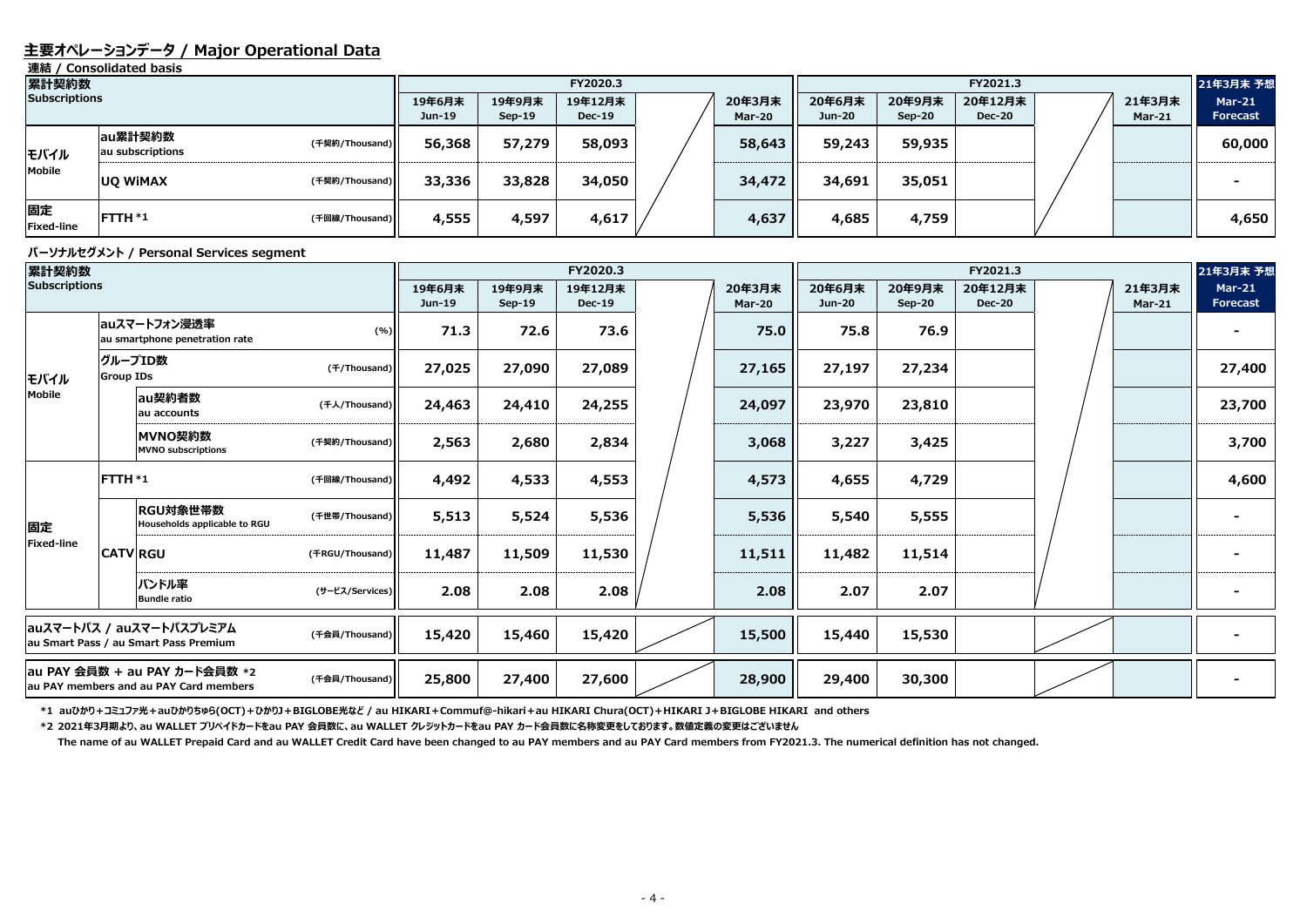## **主要オペレーションデータ / Major Operational Data**

**パーソナルセグメント・ビジネスセグメント / Personal Services segment・Business Services segment**

**\*1 2021年3月期より、一部連結会社のセグメントを変更しております。これに伴い、2020年3月期について、組替後の実績に変更しております**

| 各種指標                                                  |                                  |                       |                          |         | FY2020.3 |                |                 | FY2021.3       |         |    |           |                    | FY2021.3                          |
|-------------------------------------------------------|----------------------------------|-----------------------|--------------------------|---------|----------|----------------|-----------------|----------------|---------|----|-----------|--------------------|-----------------------------------|
| <b>Indicators</b>                                     |                                  |                       | <b>1Q</b>                | 2Q      | 3Q       | <b>4Q</b>      | 通期<br>Full-year | <b>1Q</b>      | 2Q      | 3Q | <b>4Q</b> | 累計<br><b>Total</b> | 通期予想<br><b>Full-year Forecast</b> |
| au総合ARPA<br>au Total ARPA                             |                                  | (H/Yen)               | 7,450                    | 7,770   | 7,770    | 8,040          | 7,760           | 7,790          | 8,110   |    |           |                    | 7,950                             |
| au解約率<br>au churn rate                                |                                  | (%)                   | 0.75                     | 0.77    | 0.61     | 0.75           | 0.72            | 0.51           | 0.62    |    |           |                    |                                   |
| au端末販売台数<br><b>Number of units sold</b>               |                                  | (千台/Thousand)         | 1,950                    | 2,370   | 1,890    | 2,160          | 8,380           | 1,500          | 1,880   |    |           | 3,380              | 7,600                             |
|                                                       | うち スマートフォン販売台数<br>of smartphones | (千台/Thousand)         | 1,650                    | 2,070   | 1,700    | 1,960          | 7,390           | 1,360          | 1,710   |    |           | 3,070              | 6,900                             |
| ライフデザイン領域 売上高<br>Life Design Domain Sales             | $^{\ast}1$                       | (十億円/Billions of Yen) | 270.0                    | 304.0   | 303.0    | 320.0          | 1,197.0         | 283.0          | 321.0   |    |           | 603.0              | 1,290.0                           |
| ライフデザイン領域 営業利益<br>Life Design Domain Operating income | $*_{1}$                          | (十億円/Billions of Yen) | 38.0                     | 48.0    | 48.0     | 44.0           | 178.0           | 50.0           | 60.0    |    |           | 110.0              | 190.0                             |
| 決済・金融取扱高<br>Transaction Volume of Settlement/Loan     | $*2$                             | (十億円/Billions of Yen) | 1,348.0                  | 1,558.0 | 1,665.0  | 1,966.0        | 6,537.0         | 1,887.0        | 2,162.0 |    |           | 4,049.0            | 6,800.0                           |
| IoT累計回線数<br><b>IoT Connections</b>                    | $*3$                             | (千回線/Thousand)        | $\overline{\phantom{0}}$ |         |          | $\blacksquare$ | 11,500          | $\blacksquare$ |         |    |           |                    | 15,000                            |

 **From FY2021.3, the segment of some consolidated companies has been changed. In accordance with this transfer, stated figures for FY2020.3 retroactively reflect reclassification of segment. \*2 ①au PAY決済額+②au PAY カード決済額+③auかんたん決済額+④じぶん銀行決済額+⑤ローン実行額**

**Settlement amounts of ①au PAY ②au PAY Card ③au Carrier billing and ④Jibun Bank in addition to ⑤the transaction amount of loan from Jibun Bank**

**\*3 五十万単位切り捨て / Rounded down five hundred thousand unit**